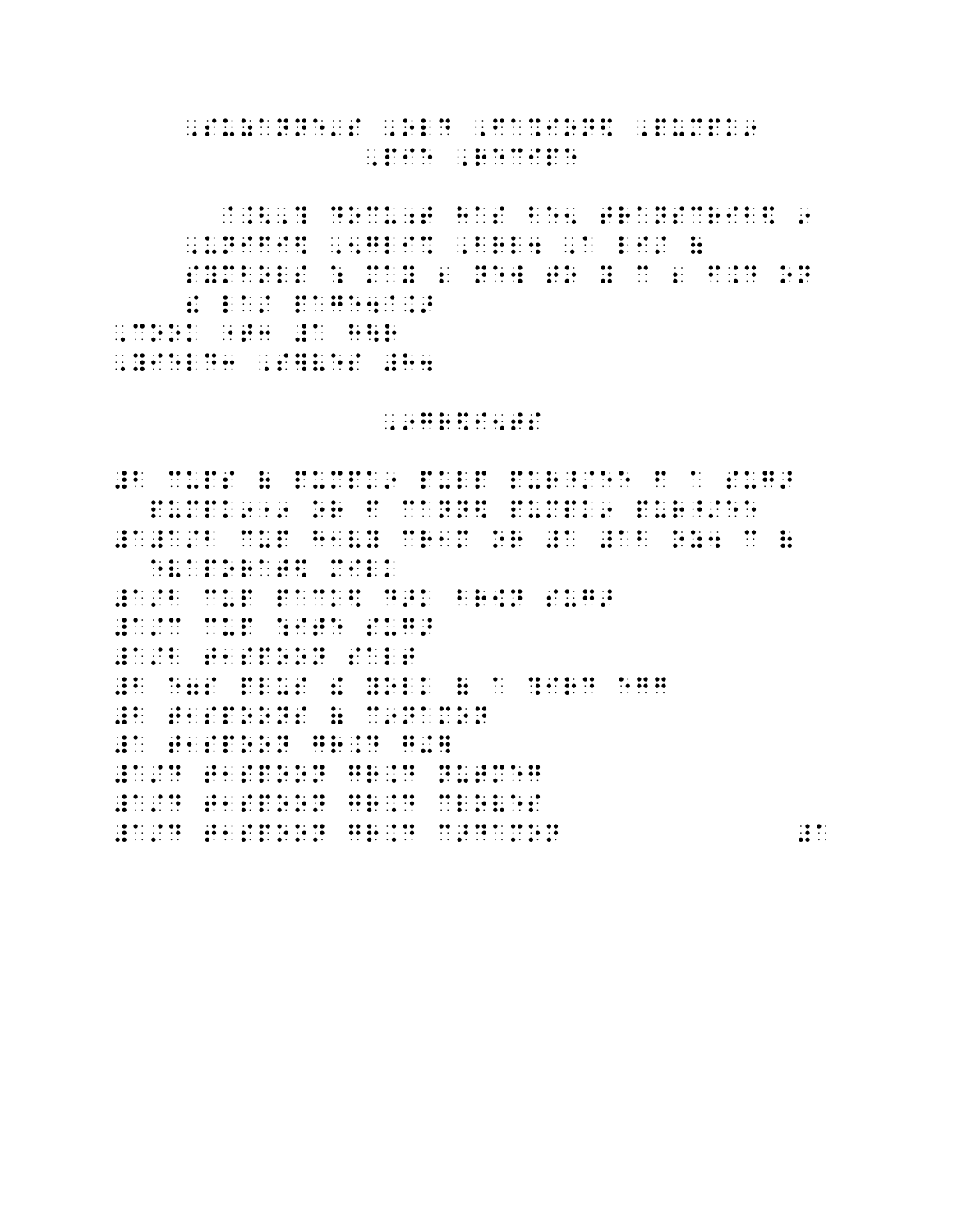#A/B T1SPOON ( LEMON ZE/ # A GD CRU/ "CAR GROUP" (A GROUP" (A GROUP" (A GROUP" (A GROUP" (A GROUP" (A GROUP" (A GROUP" (A GROUP" (A GRO<br>A GROUP" (A GROUP" (A GROUP" (A GROUP" (A GROUP" (A GROUP" (A GROUP" (A GROUP" (A GROUP" (A GROUP") (A GROUP"<br>A RECIPE TO THE TANK OF

## ,ME?OD

#A ,PREH1T OV5 TO #DBE^J,F4 # 2010 | # 2010 | \$ 2010 | \$ 2010 | \$ 2010 | \$ 2010 | \$ 2010 | \$ 2010 | \$ 2010 | \$ 2010 | \$ 2010 | \$ 2010 | \$ <br>\$ 2011 | \$ 2010 | \$ 2010 | \$ 2010 | \$ 2010 | \$ 2010 | \$ 2010 | \$ 2010 | \$ 2010 | \$ 2010 | \$ 2010 | \$ 2010 |<br>\$ 2 ZE/ 9 A LOND COMPANY AND REPORT OF THE RESIDENCE OF THE RESIDENCE OF THE RESIDENCE OF THE RESIDENCE OF THE RES<br>Company of the residence of the residence of the residence of the residence of the residence of the residence<br>C ! Because the control of the series of the control of the series of the series of the series of the series of <br>All 9 : IR 9 : IR 9 : IR 9 : IR 9 : IR 9 : IR 9 : IR 9 : IR 9 : IR 9 : IR 9 : IR 9 : IR 9 : IR 9 : IR 9 : IR 9 CRIME ,:ISK ALL TGR UNTIL WELL TAKEN , 9CORPORAT\$4 #C ,P\R 9TO PIE %ELL & BAKE AT #DBE^J,F = #AE MORE #AE MORE #AE MORE #AE MORE #AE MORE #AE MORE #AE MORE #AE MORE #AE MORE #AE MORE #AE MORE #AE MORE<br>#AE MORE #AE MORE #AE MORE #AE MORE #AE MORE #AE MORE #AE MORE #AE MORE #AE MORE #AE MORE #AE MORE #AE MORE #A<br># TEMP]ATURE TO #CEJ^J,F4 ,BAKE #DJ-#EJ MOUTES NO UNITED 5 NUMBER 9 SHIPS NOTES C5T (1989) C6T (1989) C6T (1989) C6T (1989) C6T (1989)<br>1989 C6T (1989) C6T (1989) C6T (1989) C6T (1989) C6T (1989)<br>1989 C6T (1989) C6T (1989) C6T (1989) C6T (1989) C6T (1989) #D ,COOL ON A WIRE RACK = #B H\RS4 ,NOTE T A 1998 PO DE DE DE DITATA DE LO DE LO DE DE DITORE DE LO DE LO DE LO DE DITATA DE DITORE DE LO DE LO DE LO<br>1998 – DIA 1998 PIE LE DITATA DE LO DE LO DE LO DE LO POLITIQUE DE LO DE LO DE LO DE LO DE LO DE LO DE DITOR<br>1998 PU6\$ UP "<F ! L1V5+ ( ! E7S">1 & W DEFLATE Z X COOLS4 ,  $\frac{1}{2}$  ,  $\frac{1}{2}$  ,  $\frac{1}{2}$  ,  $\frac{1}{2}$  ,  $\frac{1}{2}$  ,  $\frac{1}{2}$  ,  $\frac{1}{2}$  ,  $\frac{1}{2}$  ,  $\frac{1}{2}$  ,  $\frac{1}{2}$  ,  $\frac{1}{2}$  ,  $\frac{1}{2}$  ,  $\frac{1}{2}$  ,  $\frac{1}{2}$  ,  $\frac{1}{2}$  ,  $\frac{1}{2}$  ,  $\frac{1}{2}$  ,  $\frac{1}{2}$  ,  $\frac$ 

 $\frac{1}{2}$  ,  $\frac{1}{2}$  ,  $\frac{1}{2}$  ,  $\frac{1}{2}$  ,  $\frac{1}{2}$  ,  $\frac{1}{2}$  ,  $\frac{1}{2}$  ,  $\frac{1}{2}$  ,  $\frac{1}{2}$  ,  $\frac{1}{2}$  ,  $\frac{1}{2}$  ,  $\frac{1}{2}$  ,  $\frac{1}{2}$  ,  $\frac{1}{2}$  ,  $\frac{1}{2}$  ,  $\frac{1}{2}$  ,  $\frac{1}{2}$  ,  $\frac{1}{2}$  ,  $\frac{1$ SUG> PUMPK93 />T ) A #B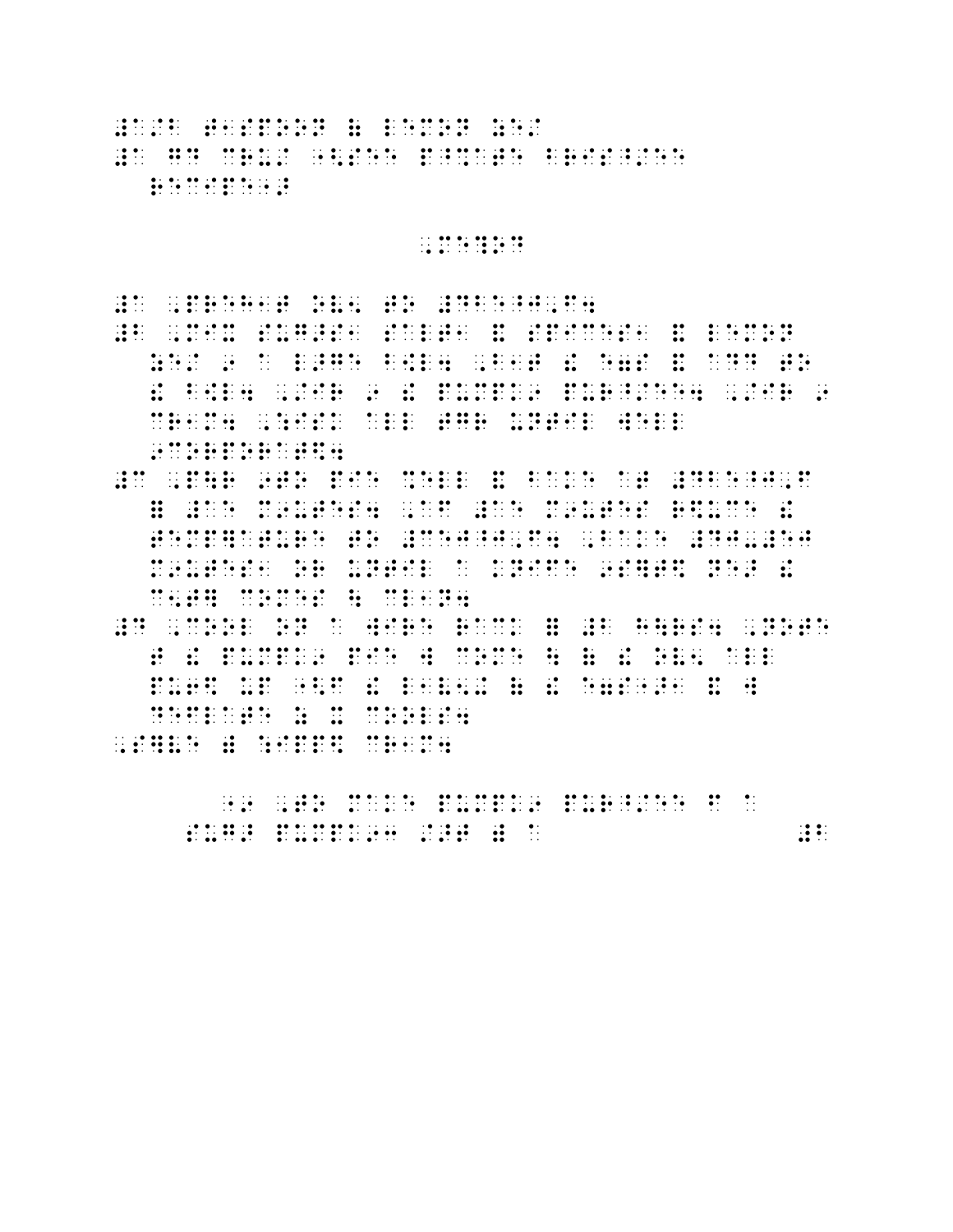S SALAM AS AS SUS AN ANG SALAM SUS AS ANG SALAM SA ANG ANG ANG SALAM SA ANG SALAM SA ANG SANG SANG SA ANG SANG<br>Salam sus as as sus as as as sus as sus ang salam sa as sus as as sa ang salam sa ang salam sa as sus ang alam<br> . A SCRAPE DE LA SOLA DE LA SERVICIA DE LA SOLA DE LA SOLA DE LA SOLA DE LA SOLA DE LA SOLA DE LA SOLA DE LA S<br>1950 - SAVE DE LA SOLA DE LA SOLA DE LA SOLA DE LA SOLA DE LA SOLA DE LA SOLA DE LA SOLA DE LA SOLA DE LA SOL<br>1 SE\$T ( COMPARENT ) DES TRANSPORTERS DE LA PRODUCTION DE LA PRODUCTION DE LA PRODUCTION DE LA PRODUCTION DE LA<br>1957 : LA PRODUCTION DE LA PRODUCTION DE LA PRODUCTION DE LA PRODUCTION DE LA PRODUCTION DE LA PRODUCTION DE<br>195 HALF & LAY CUT SIDE D[N ON A RIMM\$ BAK+ % EET L9\$ ) SILPAT OR ALUM 9U AA DE SILPAT OR ALUM 9U AA DE SILPAT OR ALUM 9U AA FOIL4 ,BAKE AT #CEJ^J,F UNTIL =K TSD (1988) A HALF4 (1989) A HALF4 (1989) A HALF4 (1989) A HALF4 (1989) A HALF4 (1989) A HALF4 (1989) A HALF4 (<br>1989) A HALF4 (1989) A HALF4 (1989) A HALF4 (1989) A HALF4 (1989) A HALF4 (1989) A HALF4 (1989) A HALF4 (1989<br>1 , REMOVE F OUR DIE TRANSMISSION (DE COOL) DE CARDINALES (DE COOLINE DE COOLINE DE COOL) ANNO 1999.<br>1999 : DE LA PORTUGAL DE LA PORTUGAL DE LA PORTUGAL (DE LA PORTUGAL DE LA PORTUGAL DE COOL) DE LA PORTUGAL DE<br>1999 : LA POR PULP4 "BULLA" (ALTERNATIVE DE LA BULLA DE LA BULLA DE LA BULLA DE LA BULLA DE LA BULLA DE LA BULLA DE LA BULLA<br>1944 - LA BULLA DE LA BULLA DE LA BULLA DE LA BULLA BULLA DE LA BULLA DE LA BULLA DE LA BULLA DE LA BULLA DE<br>19 PUMPK9 9TO SEC;NS & /1M 9 A SAUCEPAN  $\mathbf{H}$  , and at  $\mathbf{H}$  at  $\mathbf{H}$  at  $\mathbf{H}$  ,  $\mathbf{H}$  at  $\mathbf{H}$  ,  $\mathbf{H}$  ,  $\mathbf{H}$  ,  $\mathbf{H}$  ,  $\mathbf{H}$  ,  $\mathbf{H}$  ,  $\mathbf{H}$  ,  $\mathbf{H}$  ,  $\mathbf{H}$  ,  $\mathbf{H}$  ,  $\mathbf{H}$  ,  $\mathbf{H}$  ,  $\mathbf{H}$  ,  $\mathbf{H}$  ,  $\$ UNTIL SE TERMONT DI PERSONALISMO DE LOCALISMO DE LOCALISMO DE LOCALISMO DE LOCALISMO DE LOCALISMO DE LOCALISMO<br>1990 - PULP TO 200 DE LOCALISMO DE LOCALISMO DE LOCALISMO DE LOCALISMO DE LOCALISMO DE LOCALISMO DE LOCALISMO<br>1 EXTRA SMOO?1 PUT X "? A FOOD MILL OR \*9OIS4

HTTP3\_ A RELEASE AND A REAL PROPERTY AND A REAL PROPERTY OF A REAL PROPERTY AND A REAL PROPERTY AND A REAL PRO<br>HTTPS://WWW.SIMPLY.COM\_A A REAL PROPERTY AND A REAL PROPERTY AND A REAL PROPERTY AND A REAL PROPERTY AND A REA<br> RECIPES\_/SUZANNES.-OLD.-FA%ION\$.- PUMPK9.00.00.00.00.00.00.00.00.00.00<br>-PIE\_/ PIE\_/ PIE\_/ PIE\_/ PIE\_/ PIE\_/ PIE\_/<br>-PIE\_MIE\_/ PIE\_/ PIE\_/ PIE\_/ PIE\_/ PIE\_/ PIE\_/

 $\begin{smallmatrix} 1 & 0 & 0 & 0 \\ 0 & 0 & 0 & 0 \\ 0 & 0 & 0 & 0 \\ 0 & 0 & 0 & 0 \\ 0 & 0 & 0 & 0 \\ 0 & 0 & 0 & 0 & 0 \\ 0 & 0 & 0 & 0 & 0 \\ 0 & 0 & 0 & 0 & 0 \\ 0 & 0 & 0 & 0 & 0 \\ 0 & 0 & 0 & 0 & 0 & 0 \\ 0 & 0 & 0 & 0 & 0 & 0 \\ 0 & 0 & 0 & 0 & 0 & 0 & 0 \\ 0 & 0 & 0 & 0 & 0 & 0 & 0 \\ 0 & 0 & 0 & 0 & 0 &$